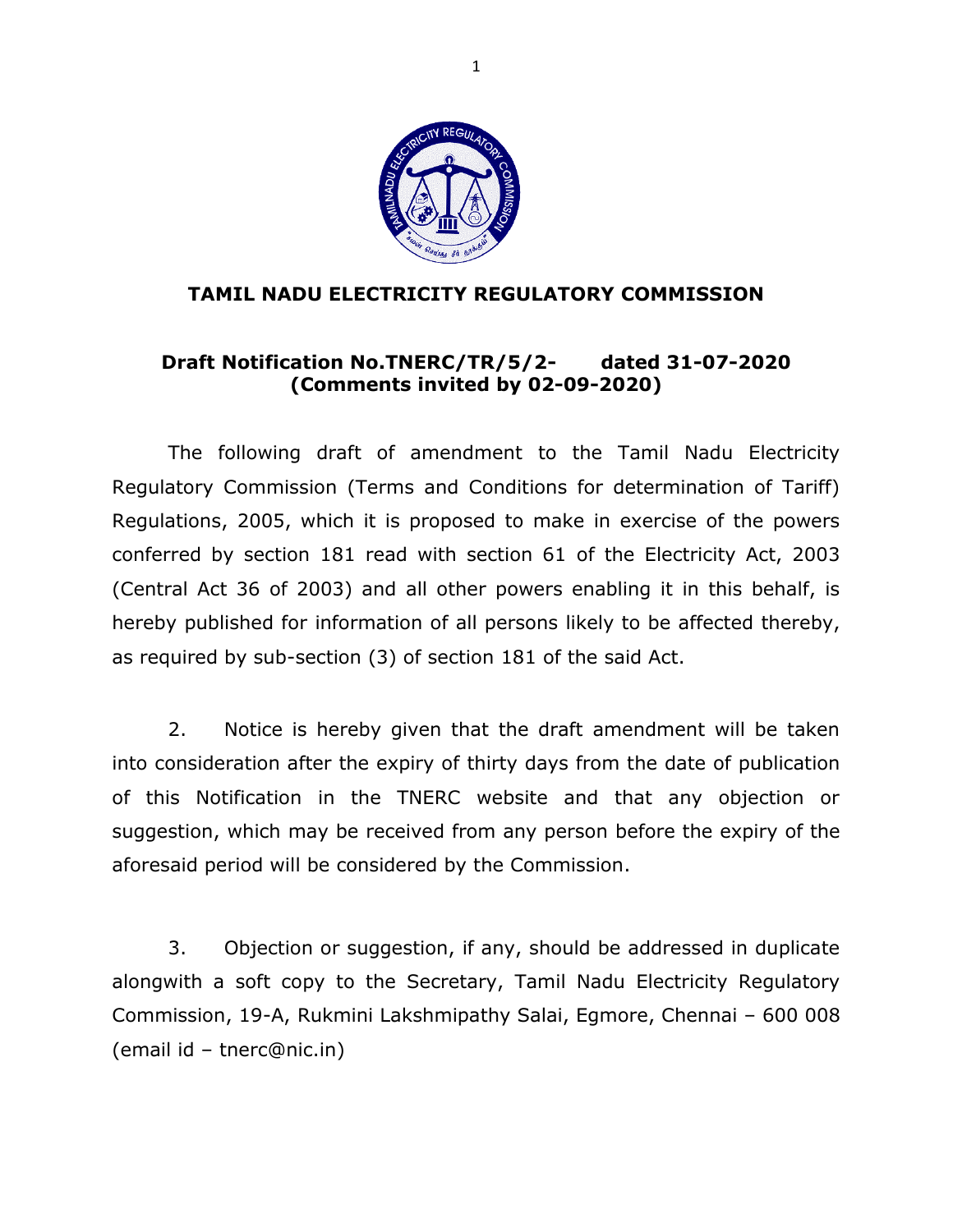#### **DRAFT AMENDMENT**

# **(i) In the said Regulations, in Regulation 18 the following clause shall be inserted after Clause 8, namely:-**

**"(9):** Capital expenditure on account of biomass handling equipment and facilities, for co-firing".

## **(ii) In the said Regulations, in Regulation 37 the following clause shall be inserted after Clause (vi), namely:-**

**"(vii):** Where biomass fuel is used for blending with coal, the landed cost of biomass fuel shall be worked out based on the delivered cost of biomass at the unloading point of the generating station, inclusive of taxes and duties as applicable. The energy charge rate of the blended fuel shall be worked out considering consumption of biomass based on blending ratio as specified by Authority or actual consumption of biomass, whichever is lower".

# **Methodology to be followed for estimating electricity generated from biomass in biomass co-firing coal based thermal power plants, including captive and co-generation power plants co-firing biomass**

The methodology specified hereunder is to be followed by Inter-State Generating Stations (ISGS), Regional Power Committee (RPCs) for estimating electricity generated from biomass co-firing coal based thermal power plants, including captive and co-generation power plants co-firing biomass.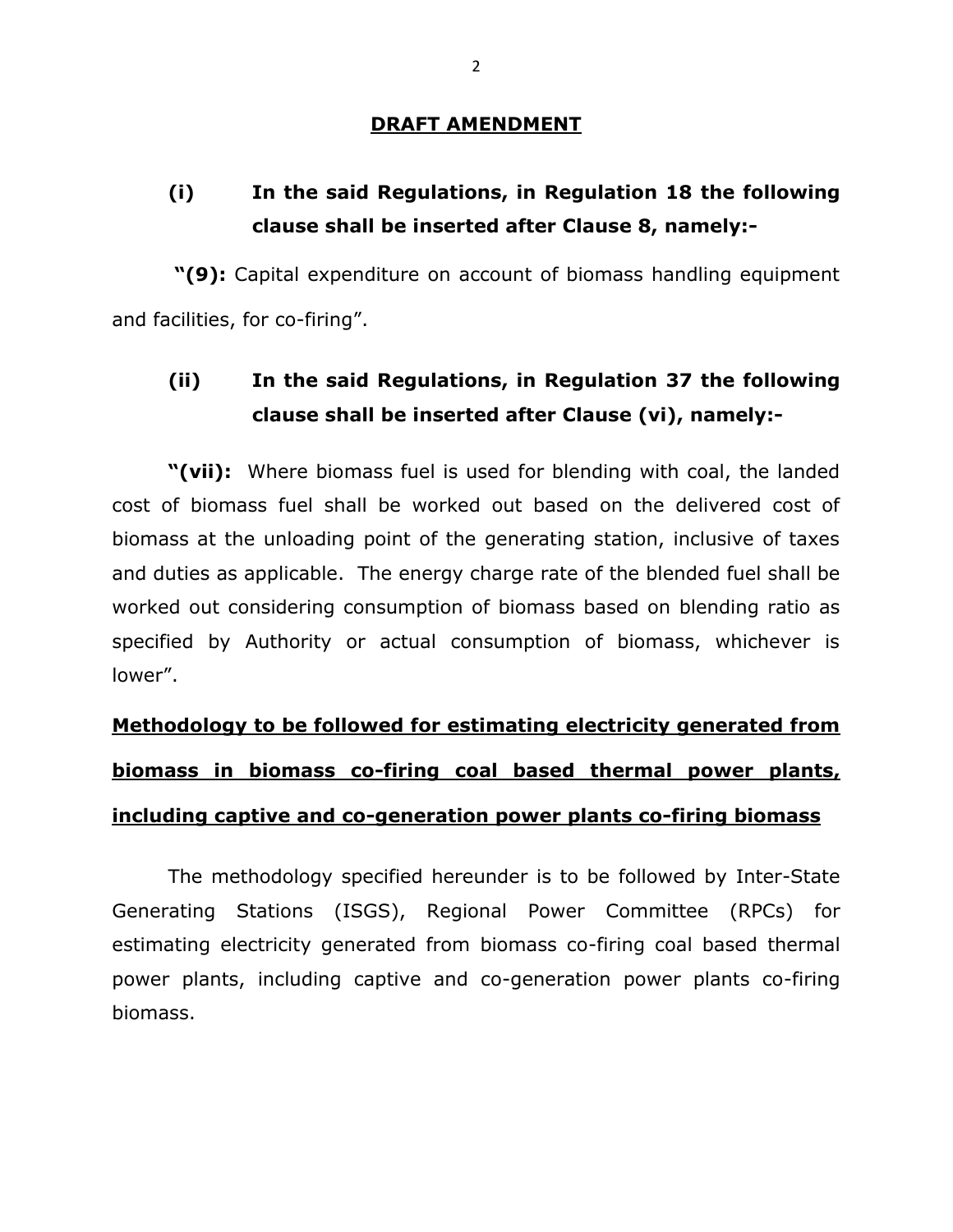#### **Step-1:**

2. The electricity generated from biomass shall be estimated at generator terminal on monthly basis in accordance with the following formulae:

 $Eb(G) = [(Qb \times Gb) / ((Qc \times Gc) + (Qb \times Gb))] \times E(GT)$ 

Where,

- $Eb(G)$  = Electrical energy generated by biomass at generator terminal during the month (kWh);
- $Qb =$  Quantity of biomass consumed during the month (kg)
- Gb = Weighted average Gross Calorific Value (GCV) of biomass consumed during the month (kCal/kg)
- E(GT) = Gross electrical energy generated at generator terminal during the month (kWh)

 $Qc =$  Quantity of coal burnt during the month (kg)

 $Gc$  = Weighted average GCV of coal burnt during the month (kCal/kg)

3. The product (Qb x Gb) represents heat (in kCal) input through biomass during the month and shall be estimated on monthly basis by applying the following formulae:

Qb x Gb(kCal) =  $\{$ Opening balance of biomass (kg) x weighted average GCV of opening balance of biomass (kCal/kg)}

> $+$  {quantity of biomass received during the month (kg)  $x$  weighted average GCV of biomass received during the month (kCal/kg)}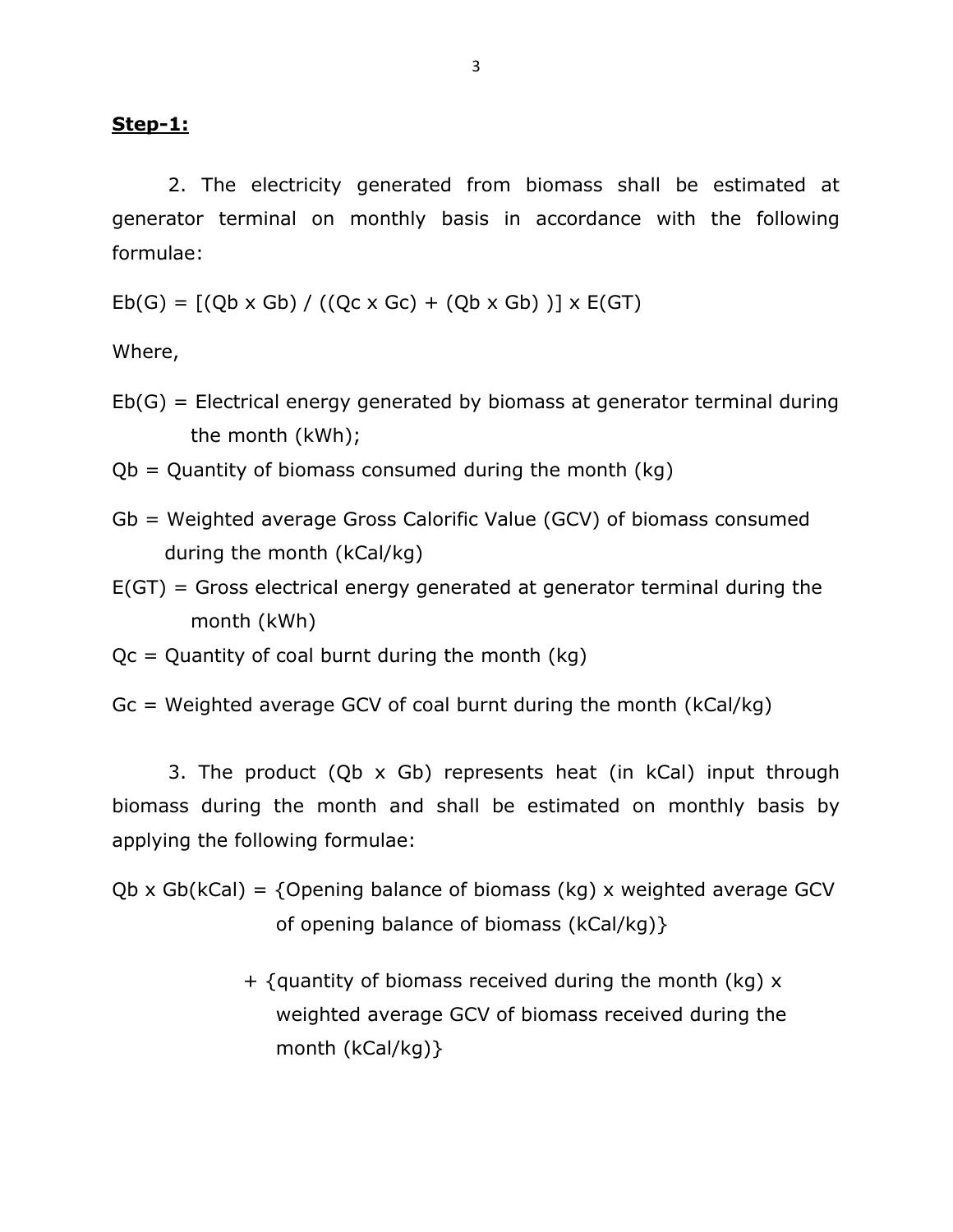- {closing stock of biomass (kg) x weighted average GCV of the closing balance of biomass (kCal/kg)}.

4. The product (Qc x Gc) represents heat (in kCal) input through coal during the month and shall be estimated on monthly basis by applying the following formulae:

Qc x Gc (kCal) = {Opening balance of coal (kg) x weighted average GCV of Opening balance of coal (kCal/kg)}

- $+$  {quantity of coal received during the month (kg)  $x$  weighted average GCV of coal received during the month (kCal/kg)}
- {closing stock of coal (kg) x weighted average GCV of the closing balance of coal (kCal/kg)}

#### **Step-2:**

5. The ex-bus electrical energy generated by using biomass shall be estimated on monthly basis by applying following formulae:

Eb (ex-bus) =  $Eb(G)$  {1- $[(E(GT) - ESO)/E(GT)]$ }

Where,

```
Eb (ex-bus) = Electrical energy generated by biomass ex-bus during 
  the month (kWh);
```
- Eb (G) = Electrical energy generated by biomass at Generator terminal during the month arrived at Step-1(kWh);
- E(GT) = Total electrical energy generated at generator terminal during the month (kWh);
- $ESO = Total energy sent out (ex-bus) during the month (kWh).$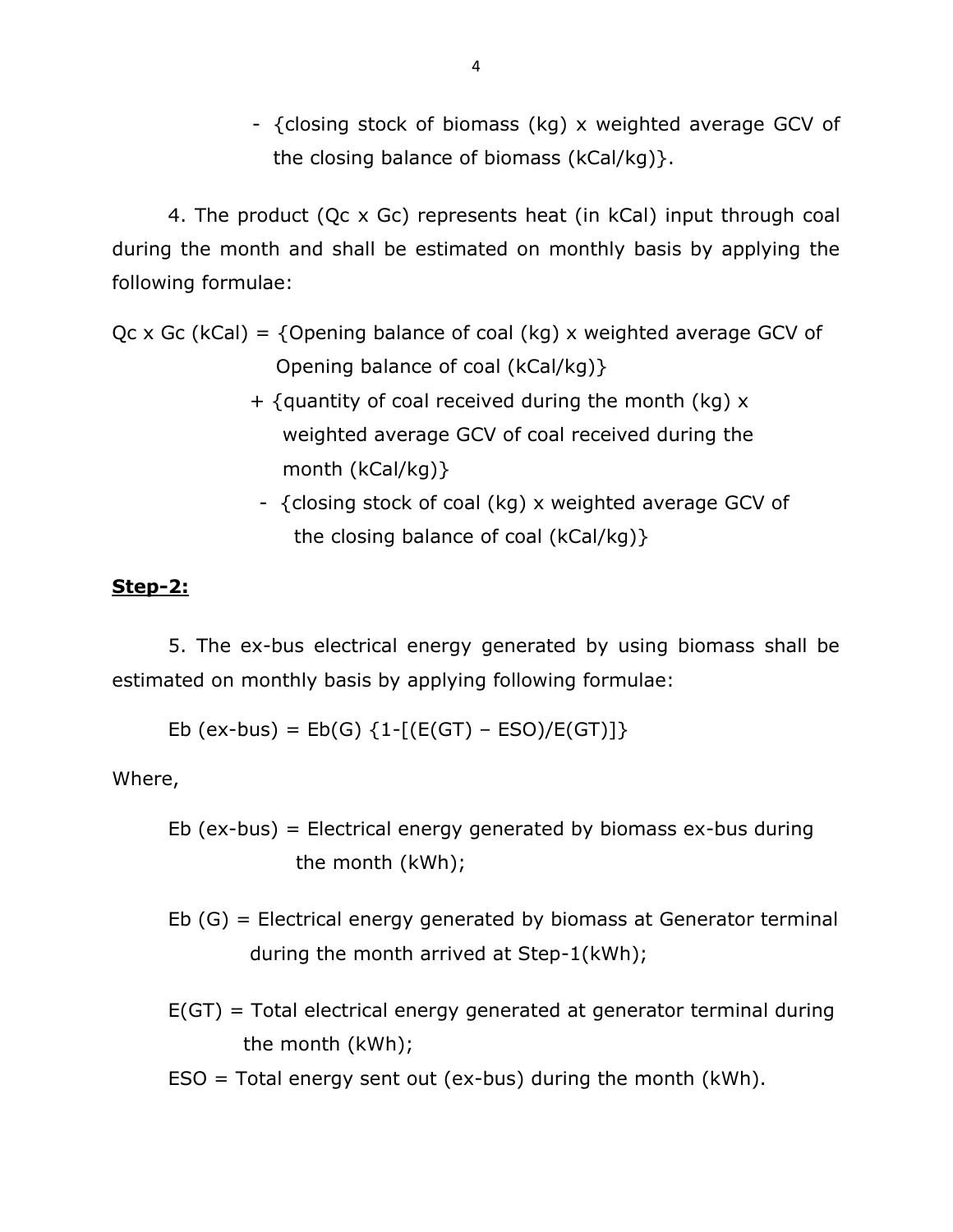6. The generating company shall provide information to the beneficiaries and publish them in the following manner:

- (a) The generating company shall maintain separate fuel accounts for coal and biomass, with opening balance, fuel received during the month and closing balance in kg. The generating company shall also maintain separate GCV (in kCal/kg) accounts for coal and biomass, with weighted average GCV of the opening balance, weighted average GCV of the fuel received during the month and weighted average GCV of the closing balance at the end of the month;
- (b) These monthly accounts of fuel and GCV, duly signed by the authorised official of the generating company shall be published on its website alongwith the bills towards purchase of coal and biomass.
- (c) These monthly fuel and GCV accounts shall be made available to authorized representative/s of beneficiaries and RLDC/SLDC on demand. Any authorized representative of beneficiaries shall be allowed to witness the GCV testing of biomass.
- (d) Generating company shall keep beneficiaries informed about the co-firing of biomass with coal. Authorised representatives of the beneficiaries shall be allowed inspection during the period when biomass is being co-fired.
- (e) The generating company shall publish the quantum of biomass fired and the energy generated from biomass based on the formulae specified above on its website.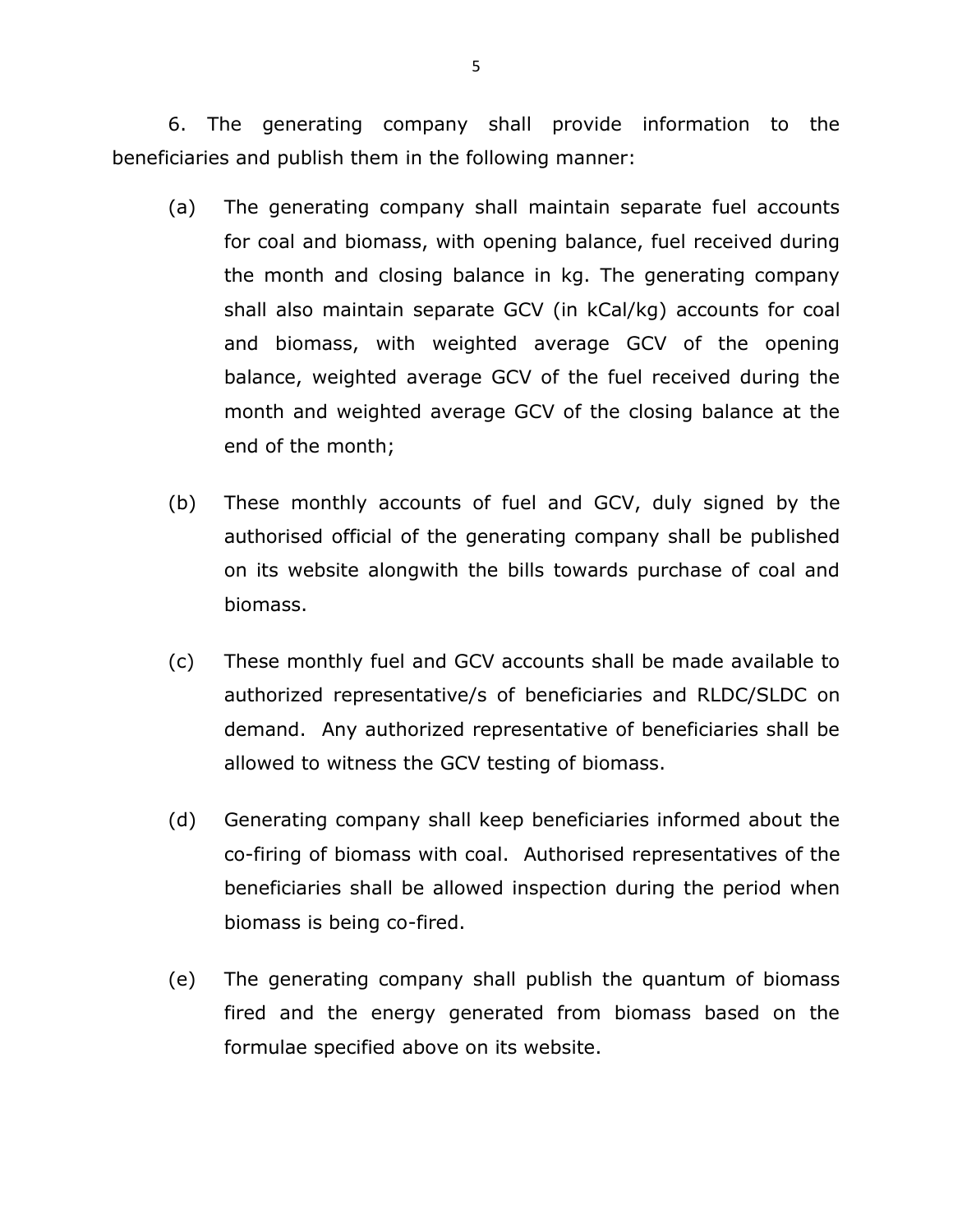/By Order of the Commission/

-sd/-

**(S. CHINNARAJALU) SECRETARY** SECRETARY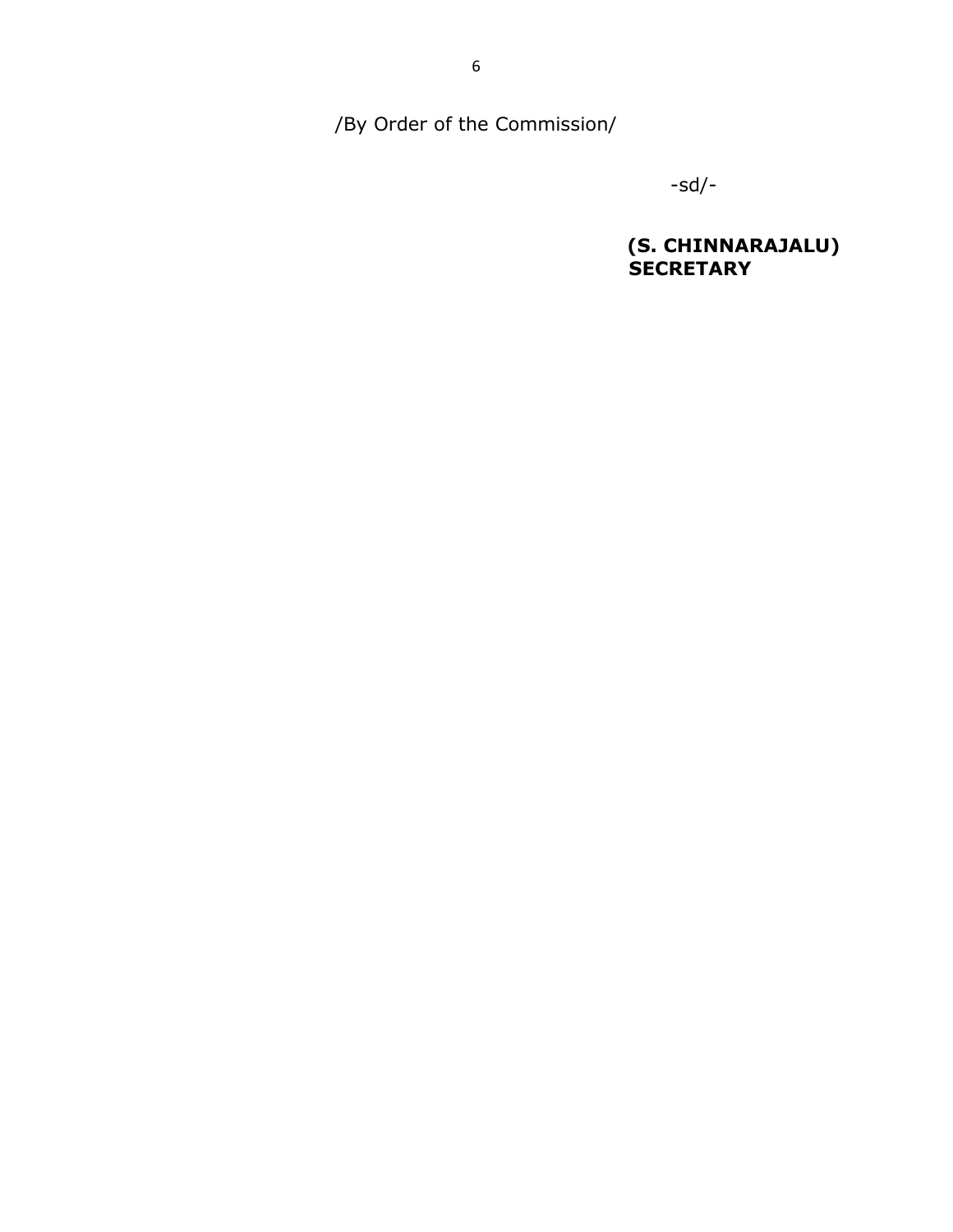#### **EXPLANATORY STATEMENT**

- 1. The Ministry of Power, Government of India, has issued the policy for Biomass Utilization for Power Generation through Co-firing in Pulverized Coal Fired Boilers in which it has requested to use 5-10% blend of biomass pellets made, primarily of agro residue alongwith coal.
- 2. The Ministry of New and Renewable Energy (MNRE), GoI, has clarified that the power generated from Co-firing of biomass in thermal power plants is renewable energy and is eligible for meeting non-solar Renewable Purchase Obligation and requested Central Electricity Regulatory Commission to formulate a methodology to ascertain quantum of energy produced from biomass in biomass co-fired thermal power plants.
- 3. The Central Electricity Regulatory Commission has issued a Suo Motu Order for methodology for estimating the energy generated from biomass in biomass co-fired coal based thermal power plants, including captive and co-generation power plants co-firing biomass.
- 4. Before issuing the Suo Motu Order, the Central Electricity Regulatory Commission has recognized the use of biomass in biomass co-fired coal based thermal power plants under the CERC (Terms and Conditions of Tariff) Regulations, 2019.
- 5. The Ministry of New and Renewable Energy, GoI, has requested the Commission to take necessary action to notify and adopt the effective implementation of methodology for estimation of electricity generated from biomass in biomass co-fired thermal power plants.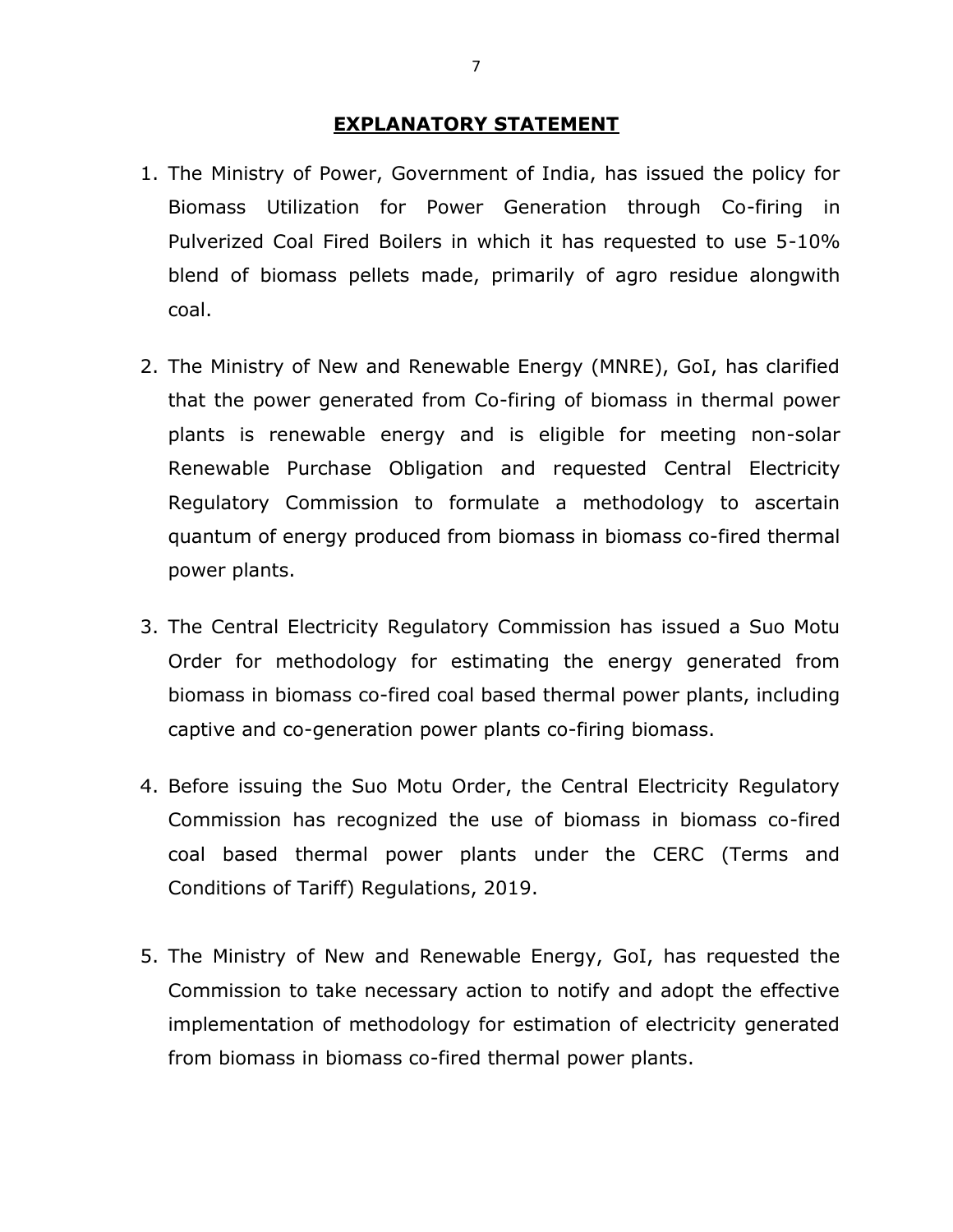- 6. The National Thermal Power Corporation Ltd., (NTPC) has undertaken a pilot study for firing biomass in one of its thermal units with pulverized coal fired boilers. It has successfully co-fired about 10% blend of biomass pellets with coal in trial mode in its 210 MW pulverized coal fired unit at Dadri Plant. This pilot study has demonstrated that the blend of coal and biomass pellets can safely be fired in pulverized coal power plants.
- 7. The Central Electricity Regulatory Commission has specified methodology to be followed for estimating electricity generated from biomass in biomass co-firing coal based thermal power plants, including captive and co-generation power plants co-firing biomass.
- 8. The amendment seeks to give effect to the above proposal.

/By Order of the Commission/

-sd/-

**(S. CHINNARAJALU) SECRETARY**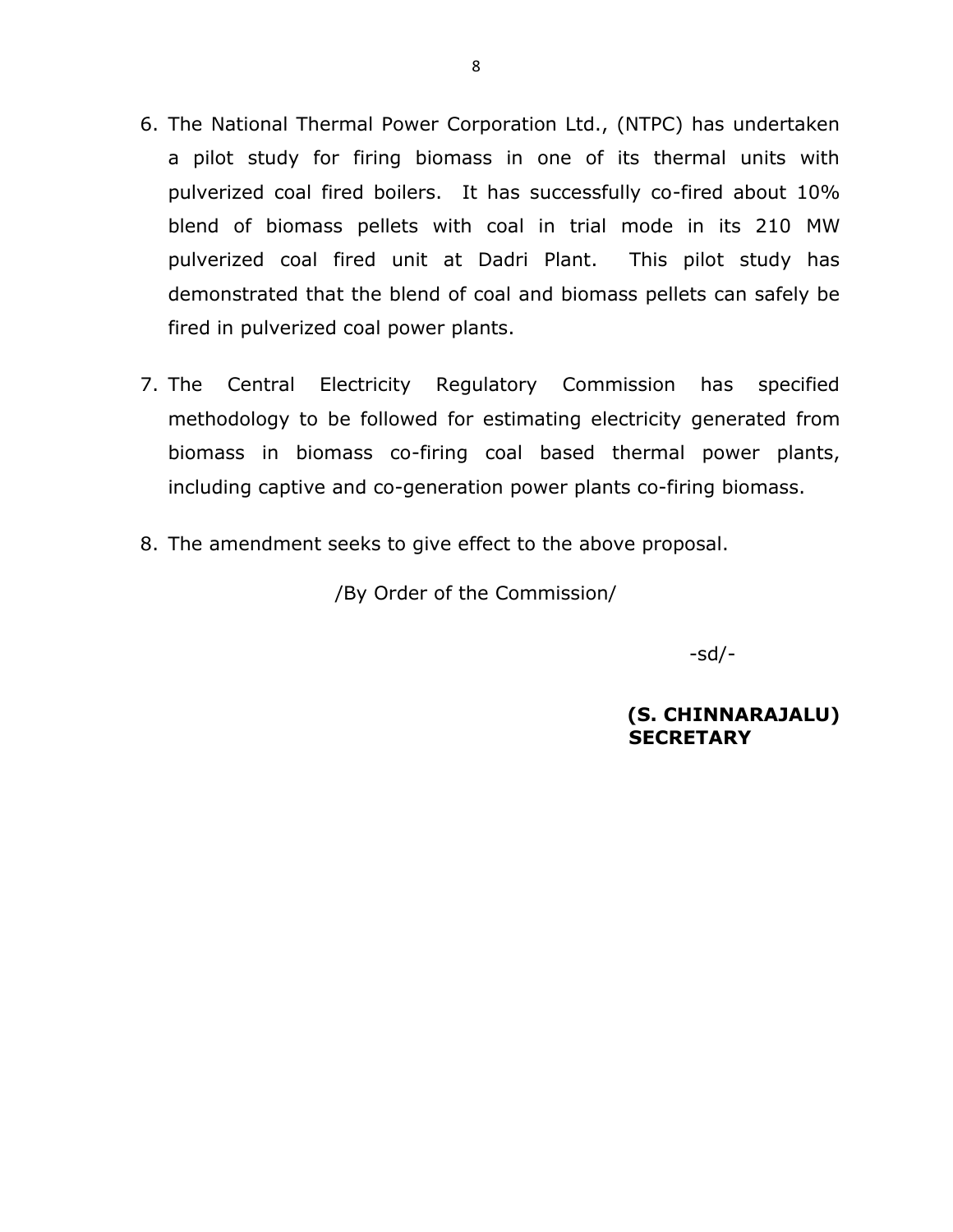## **STATEMENT SHOWING EXISTING PROVISION AND PROVISION AS AMENDED**

| <b>Existing Provision</b> | <b>Proposed Amendment</b>              |
|---------------------------|----------------------------------------|
| 18. Capital Cost          |                                        |
| (1)                       |                                        |
| (8)                       |                                        |
| <b>New Provision</b>      | (9) Capital expenditure on account of  |
|                           | biomass handling equipment<br>and      |
|                           | facilities, for co-firing.             |
| 37. Norms of Operation    |                                        |
| (i)                       |                                        |
|                           |                                        |
| (vi)                      |                                        |
| <b>New Provision</b>      | (vii) Where biomass fuel is used for   |
|                           | blending with coal, the landed cost of |
|                           | biomass fuel shall be worked out       |
|                           | based on the delivered cost of         |
|                           | biomass at the unloading point of the  |
|                           | generating station, inclusive of taxes |
|                           | and duties as applicable. The energy   |
|                           | charge rate of the blended fuel shall  |
|                           | worked<br>out<br>considering<br>be     |
|                           | consumption of biomass based on        |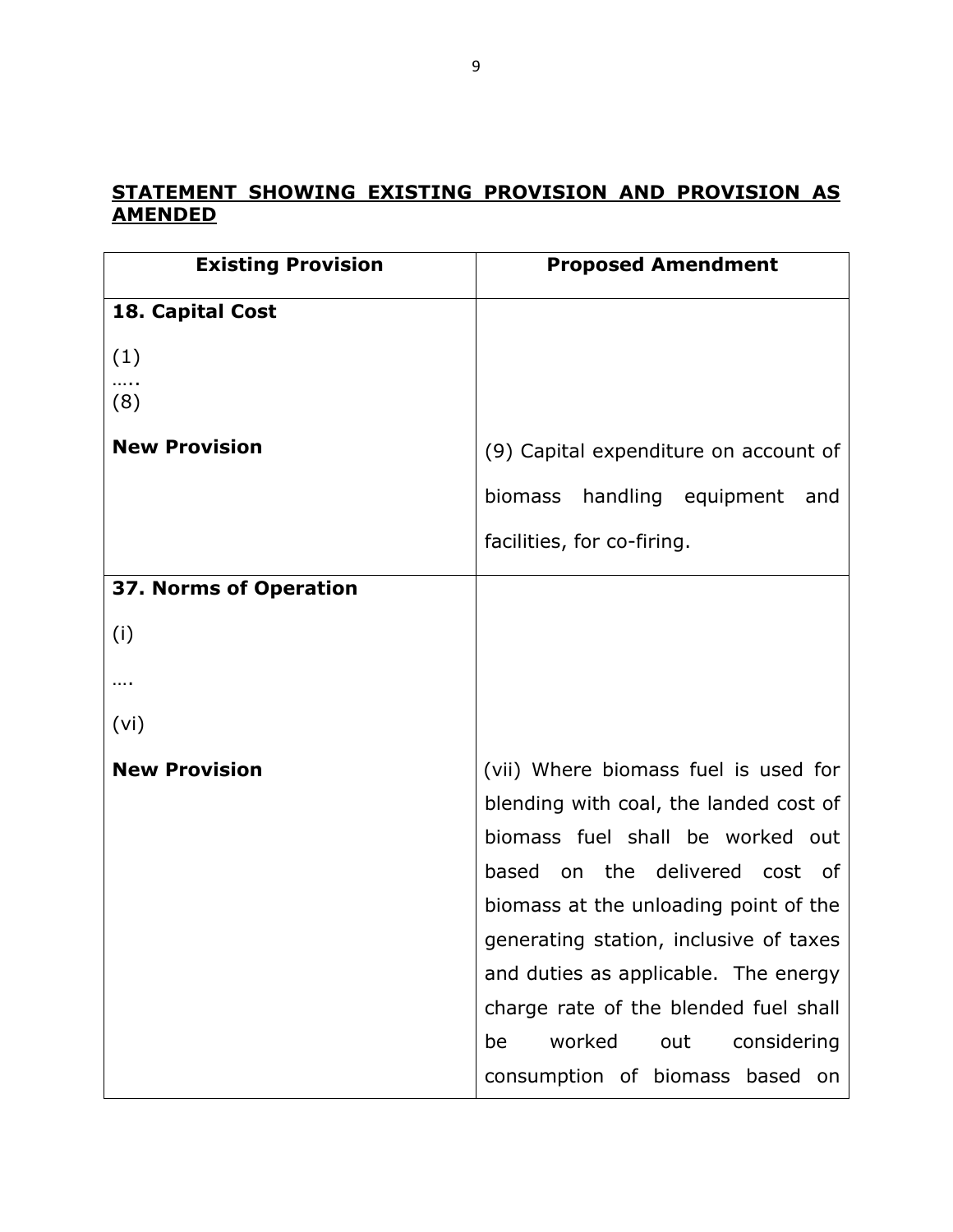blending ratio as specified by Authority or actual consumption of biomass, whichever is lower.

**Methodology to be followed for estimating electricity generated from biomass in biomass cofiring coal based thermal power plants, including captive and cogeneration power plants co-firing biomass**

The methodology specified hereunder is to be followed by Inter-State Generating Stations (ISGS), Regional Power Committee (RPCs) for estimating electricity generated from biomass co-firing coal based thermal power plants, including captive and co-generation power plants co-firing biomass.

## **Step-1:**

2. The electricity generated from biomass shall be estimated at generator terminal on monthly basis in accordance with the following formulae:

 $Eb(G) = [(Qb \times Gb) / ((Qc \times Gc) +$  $(Qb \times Gb)$  )]  $\times$  E(GT)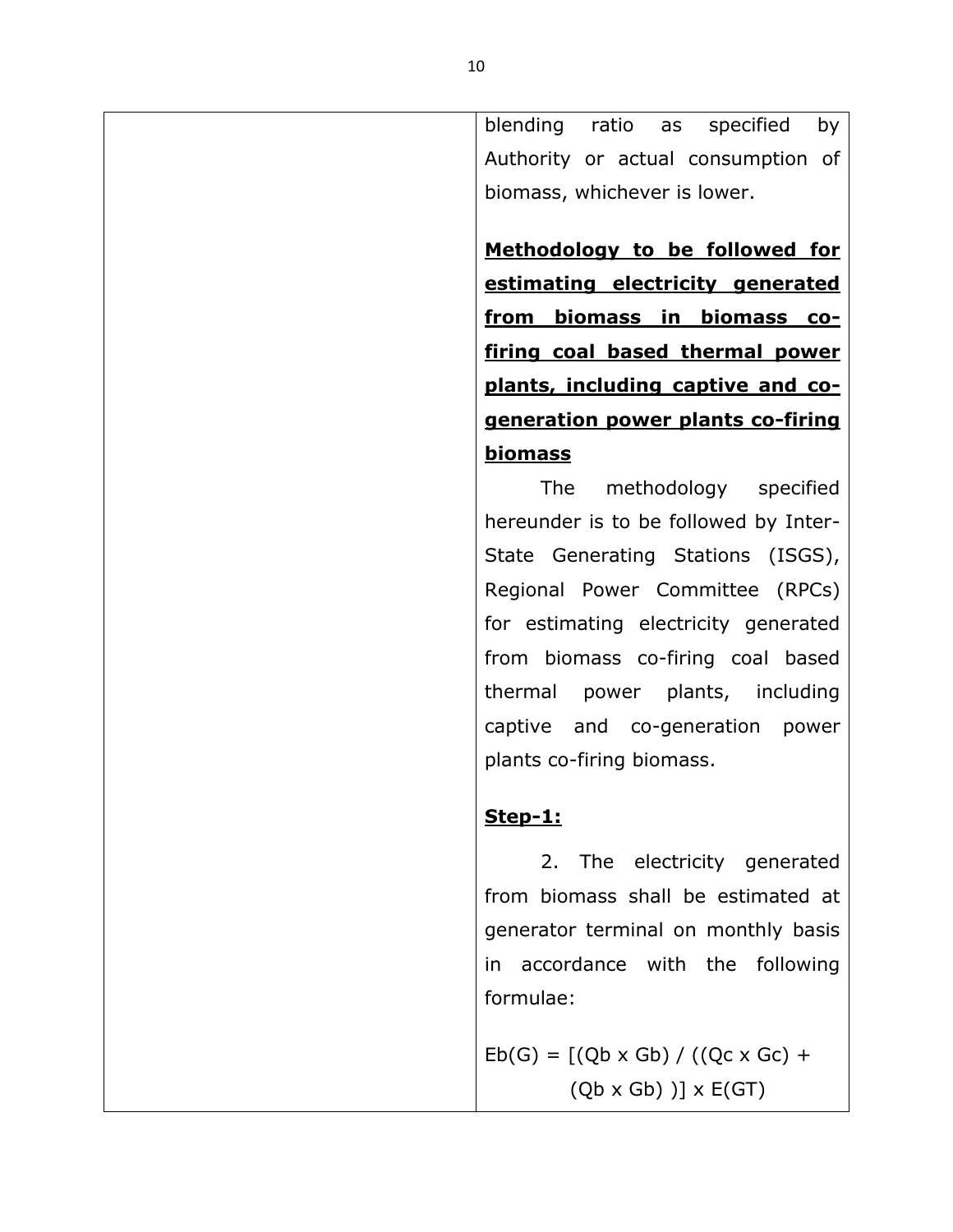| Where,                                                                 |
|------------------------------------------------------------------------|
|                                                                        |
| $Eb(G)$ = Electrical energy generated                                  |
| by biomass at generator                                                |
| terminal during the month                                              |
| (kWh);                                                                 |
| $Qb =$ Quantity of biomass consumed                                    |
| during the month (kg)                                                  |
| $Gb = Weighted average Gross$                                          |
| Calorific Value (GCV) of                                               |
| biomass consumed during the                                            |
| month (kCal/kg)                                                        |
| $E(GT)$ = Gross electrical energy                                      |
| generated at generator                                                 |
| terminal during the month                                              |
| (kWh)                                                                  |
| $Qc =$ Quantity of coal burnt during                                   |
| the month (kg)                                                         |
| Gc = Weighted average GCV of coal                                      |
| burnt during the month                                                 |
| $(kCal/kg)$ .                                                          |
| 3. The product (Qb x Gb)                                               |
|                                                                        |
| represents heat (in kCal)<br>input<br>through biomass during the month |
| and shall be estimated on monthly                                      |
|                                                                        |
| basis by applying the following<br>formulae:                           |
|                                                                        |
| $Qb \times Gb(kCal) = \{Opening balance of$                            |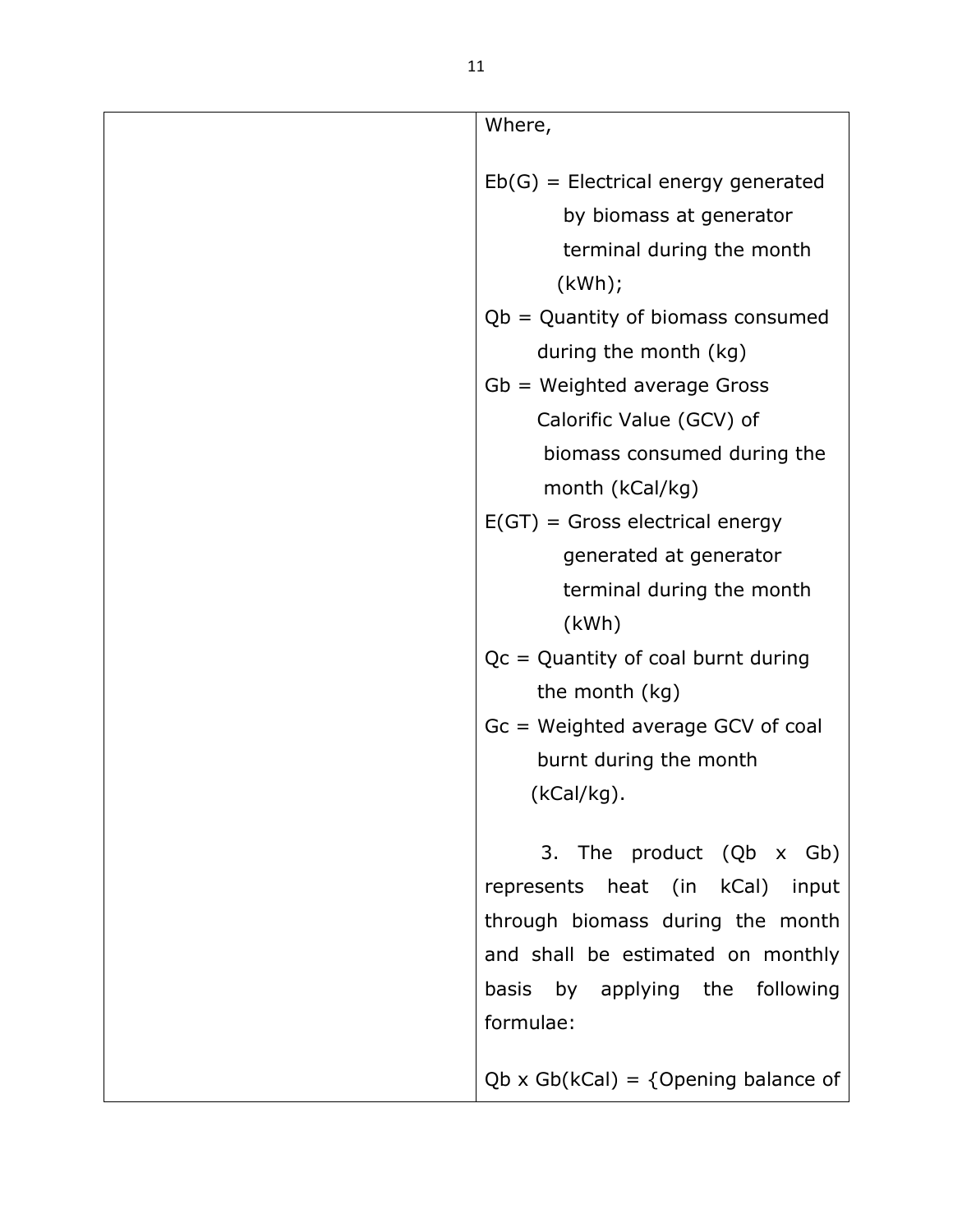| biomass (kg) x weighted average                |
|------------------------------------------------|
| GCV of opening balance of biomass              |
| (kCal/kg)                                      |
|                                                |
| + {quantity of biomass received                |
| during the month (kg) x weighted               |
| average GCV of biomass received                |
|                                                |
| during the month (kCal/kg)}                    |
|                                                |
| {closing stock of biomass (kg) x               |
| weighted average GCV of the                    |
| closing balance of<br>biomass                  |
|                                                |
| $(kCal/kg)$ .                                  |
|                                                |
| 4. The product (Qc x Gc)                       |
| represents heat (in kCal) input                |
| through coal during the month and              |
| shall be estimated on monthly basis            |
|                                                |
| by applying the following formulae:            |
| $Qc \times Gc$ (kCal) = {Opening balance       |
|                                                |
| of coal (kg) x weighted average GCV            |
| Opening balance<br>οf<br>of<br>coal            |
| (kCal/kg)                                      |
|                                                |
| + {quantity of coal received during            |
| the month (kg) x weighted average              |
| GCV of coal received during the                |
| month (kCal/kg) }                              |
|                                                |
| {closing stock of coal<br>(kg)<br>$\mathsf{X}$ |
|                                                |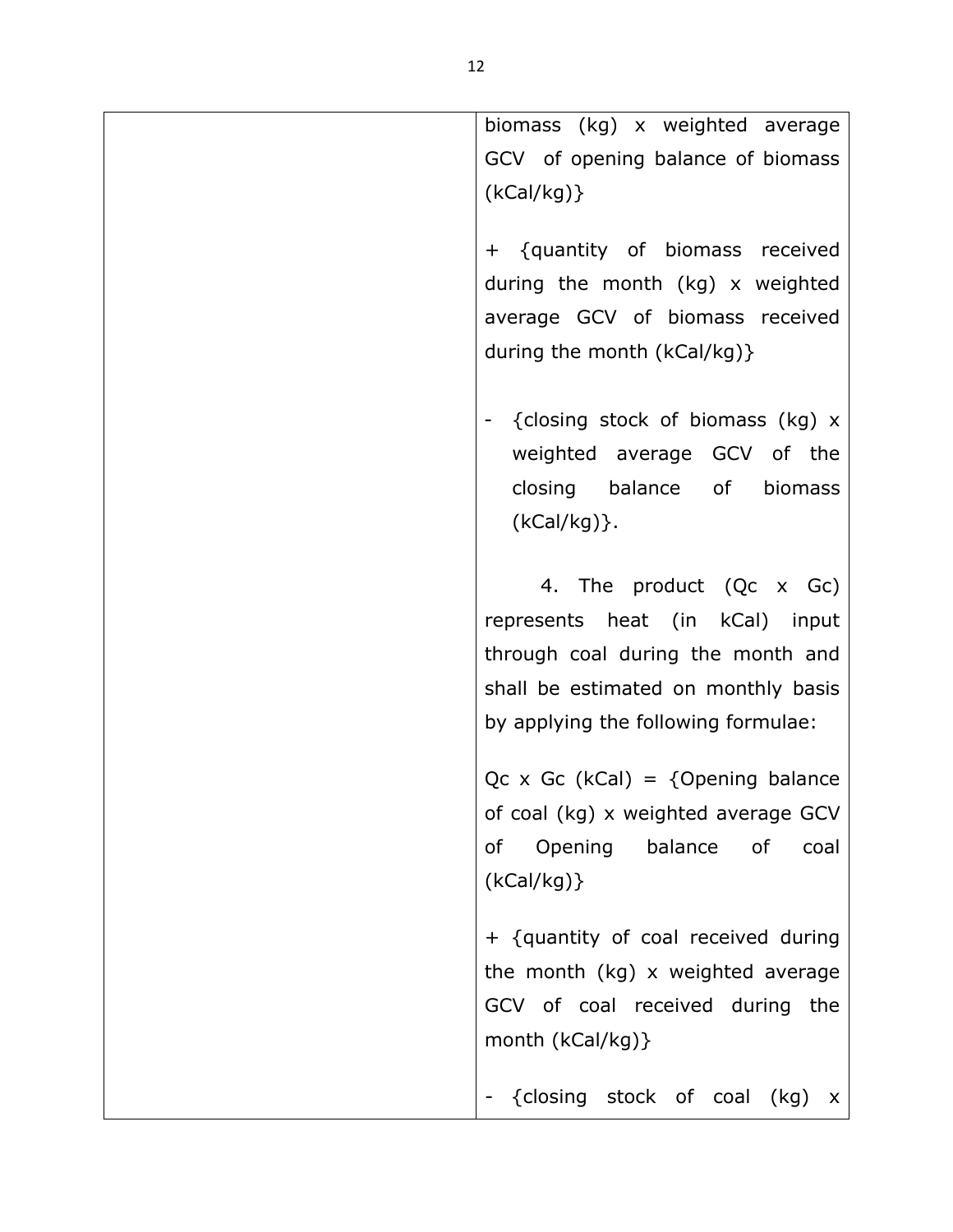weighted average GCV of the closing balance of coal (kCal/kg)}

## **Step-2:**

5. The ex-bus electrical energy generated by using biomass shall be estimated on monthly basis by applying following formulae: Eb  $(ex-bus) = Eb(G) \{1-[E(GT) - E(s)]\}$  $ESO)/E(GT)]$ Where, Eb (ex-bus) = Electrical energy generated by biomass ex-bus during the month (kWh); Eb (G) = Electrical energy generated by biomass at Generator terminal during the month arrived at Step-1(kWh); E(GT) = Total electrical energy

generated at generator terminal during the month (kWh);

 $ESO = Total energy sent out (ex$ bus) during the month (kWh).

6. The generating company shall provide information to the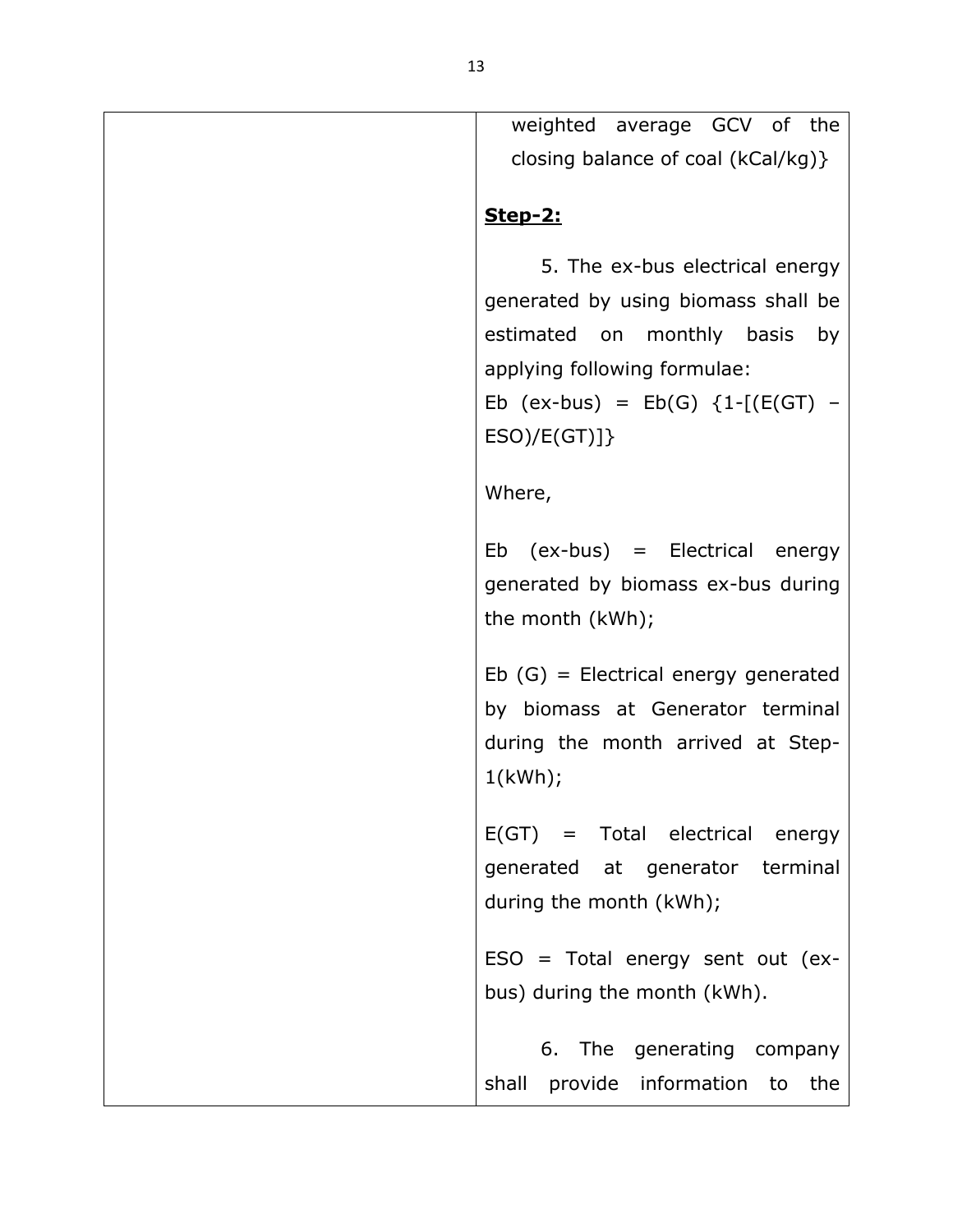| beneficiaries and publish them in the                                                                                                                                                                |
|------------------------------------------------------------------------------------------------------------------------------------------------------------------------------------------------------|
| following manner:                                                                                                                                                                                    |
| (a) The generating company shall<br>maintain separate fuel accounts<br>for coal and biomass, with<br>opening balance, fuel received<br>during the month and closing<br>balance in kg. The generating |
| company shall also maintain                                                                                                                                                                          |
| separate GCV (in kCal/kg)                                                                                                                                                                            |
| accounts for coal and biomass,                                                                                                                                                                       |
| with weighted average GCV of                                                                                                                                                                         |
| the opening balance, weighted                                                                                                                                                                        |
| average GCV of the fuel received                                                                                                                                                                     |
| during the month and weighted                                                                                                                                                                        |
| average GCV of the closing                                                                                                                                                                           |
| balance at the end of the month;                                                                                                                                                                     |
| (b) These monthly accounts of fuel                                                                                                                                                                   |
| and GCV, duly signed by the                                                                                                                                                                          |
| authorised<br>official<br>of<br>the                                                                                                                                                                  |
| shall<br>be<br>generating<br>company                                                                                                                                                                 |
| published<br>website<br>its<br>on                                                                                                                                                                    |
| the<br>bills<br>alongwith<br>towards                                                                                                                                                                 |
| purchase of coal and biomass.                                                                                                                                                                        |
| These monthly fuel and<br>(c)<br><b>GCV</b>                                                                                                                                                          |
| accounts shall be made available                                                                                                                                                                     |
| to authorized representative/s of                                                                                                                                                                    |
|                                                                                                                                                                                                      |